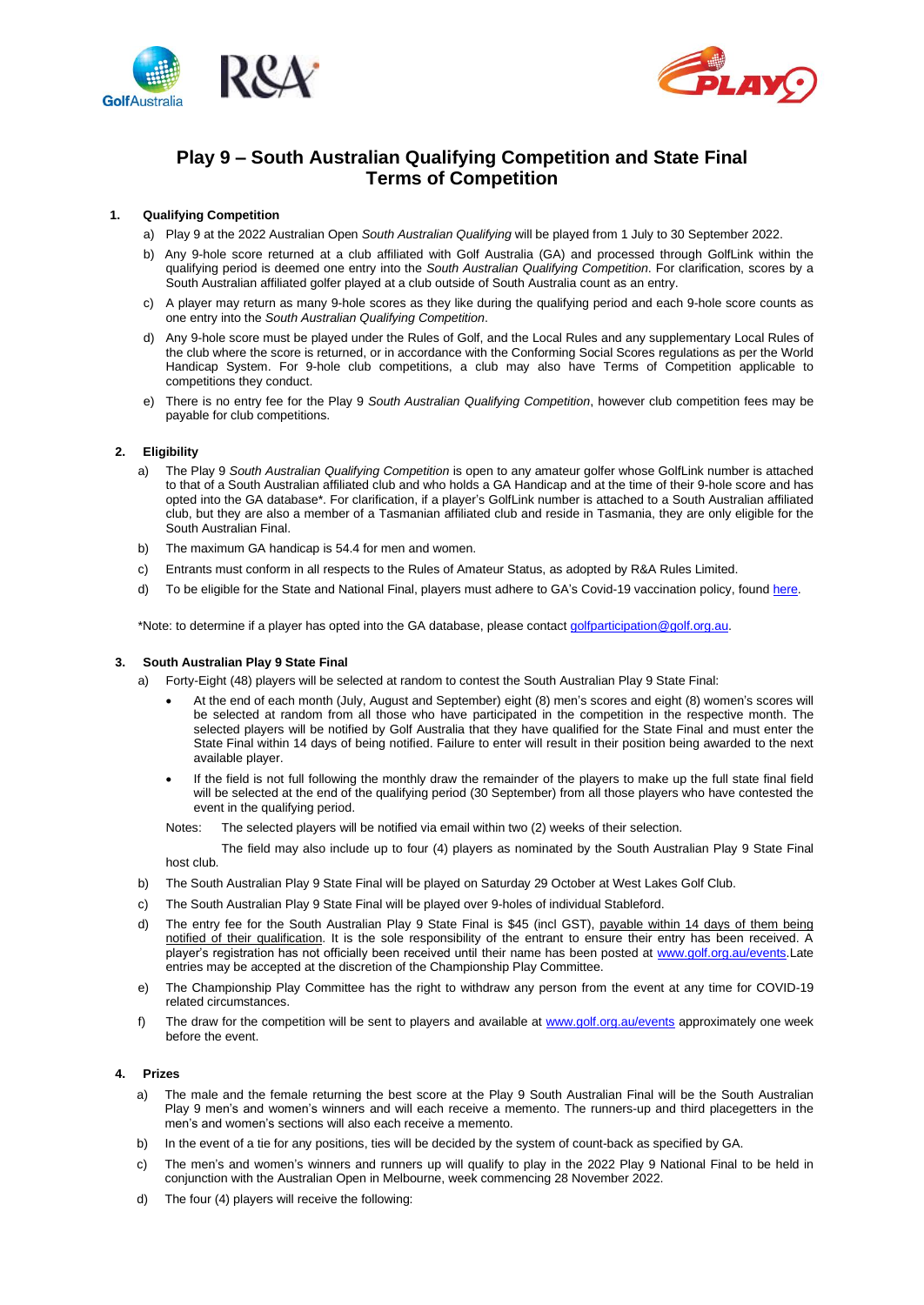



- a. Two nights' accommodation.
- b. Local meal and transport allowance (up to the value of \$200).
- c. Attendance at the 2022 Play 9 function.
- d. A player gift pack.
- e. Two (2) x Season Passes to the 2022 Australian Open.
- e) Should any of the four (4) players be unavailable, the third placegetters will be eligible for the National Final.

### **5. Championship Play Committee**

- a) The Championship Play Committee will comprise GA's General Manager Golf Development, GA's General Manager - Events & Operations, and the State Event Manager.
- b) In the absence of a full Championship Play Committee, such members thereof, as may be present at the time, may give a decision so given shall be deemed to be a decision of the full Championship Play Committee.
- c) The Championship Play Committee will have the sole management and control of the Championship, with full power at any time to alter or vary any of the terms.
- d) The Championship Play Committee's decision on matters affecting the Championship will be final.

#### **6. Refund Policy**

Any entrant may withdraw and have the entrance fee refunded provided notification is received 5 days prior to the event. To be eligible for a refund after this time players must provide GA supporting documents regarding their withdrawal from the event (eg. medical certificate). In the case of the State Final commencing but not being completed (for example due to weather delays) refunds will not be provided.

## **7. Rules of Golf**

The Rules of Golf, as adopted by R&A Rules Limited, will apply, together with any additional Local Rules as drawn up by the Championship Play Committee.

#### **8. Distance Measuring Devices**

A player may obtain distance information by use of a distance-measuring device. If, during a stipulated round, a player uses a distance-measuring device to gauge or measure other conditions that might affect their play (e.g. elevation changes, wind speed, etc.), the player is in breach of Rule 4.3.

## **9. Motorised Transport**

- A player or a caddie will only be permitted to ride on motorised transportation in circumstances expressly described in (a) or (b) or (c) below.
- (a) When authorised (or later approved) by the committee in charge of the competition due to circumstances that arise during the playing of a round. For example, a player who is about to play (or who has just played) under penalty of stroke and distance, and their caddie, is automatically authorised to ride on motorised transportation.
- (b) When approved by Golf Australia as a person who currently requires the use of motorised transportation in order to participate in the game of golf. To be considered for approval, the player or caddie must provide to Golf Australia written advice from a medical practitioner, or a physiotherapist, or a chiropractor, or an osteopath, or the like, stating they currently require the use of motorised transportation to participate in the game of golf. The advice must be emailed t[o golfoperations@golf.org.au](mailto:golfoperations@golf.org.au) before the event's commencement. The advice from the health professional must specify the period of time that use of the motorised transportation is required (i.e., 1 week, 1 month, 1 year, or indefinitely). When an exemption is granted, the use of motorised transportation must solely serve the purpose of transportation.
- (c) Any player or caddie aged 75 years or over is permitted to use motorised transportation without needing to apply to Golf Australia for approval.

#### **10. Anti-Doping Policy**

The GA anti-doping policy applies for this event. The GA anti-doping policy is the Australian National Anti-Doping Policy, effective from 1 January 2021, and can be found by [clicking here.](https://www.golf.org.au/competitionpolicies)

## **11. Database of Competitors' Details**

The personal data contained in this entry is permanently retained by GA. This data may be utilised by GA or its sponsors for the distribution of correspondence, in both electronic and hard copy means. From time to time players may be sent entry forms, event literature, the GA e-newsletter, or marketing material by the sponsor(s) of GA events, or information about events conducted by GA approved bodies. Upon receipt by GA of a written request, a player may either have access to their details, or have their details deleted from the database. For further details, please refer to our privacy policy b[y clicking](https://www.golf.org.au/privacy-policy/) here.

#### **12. Code of Conduct**